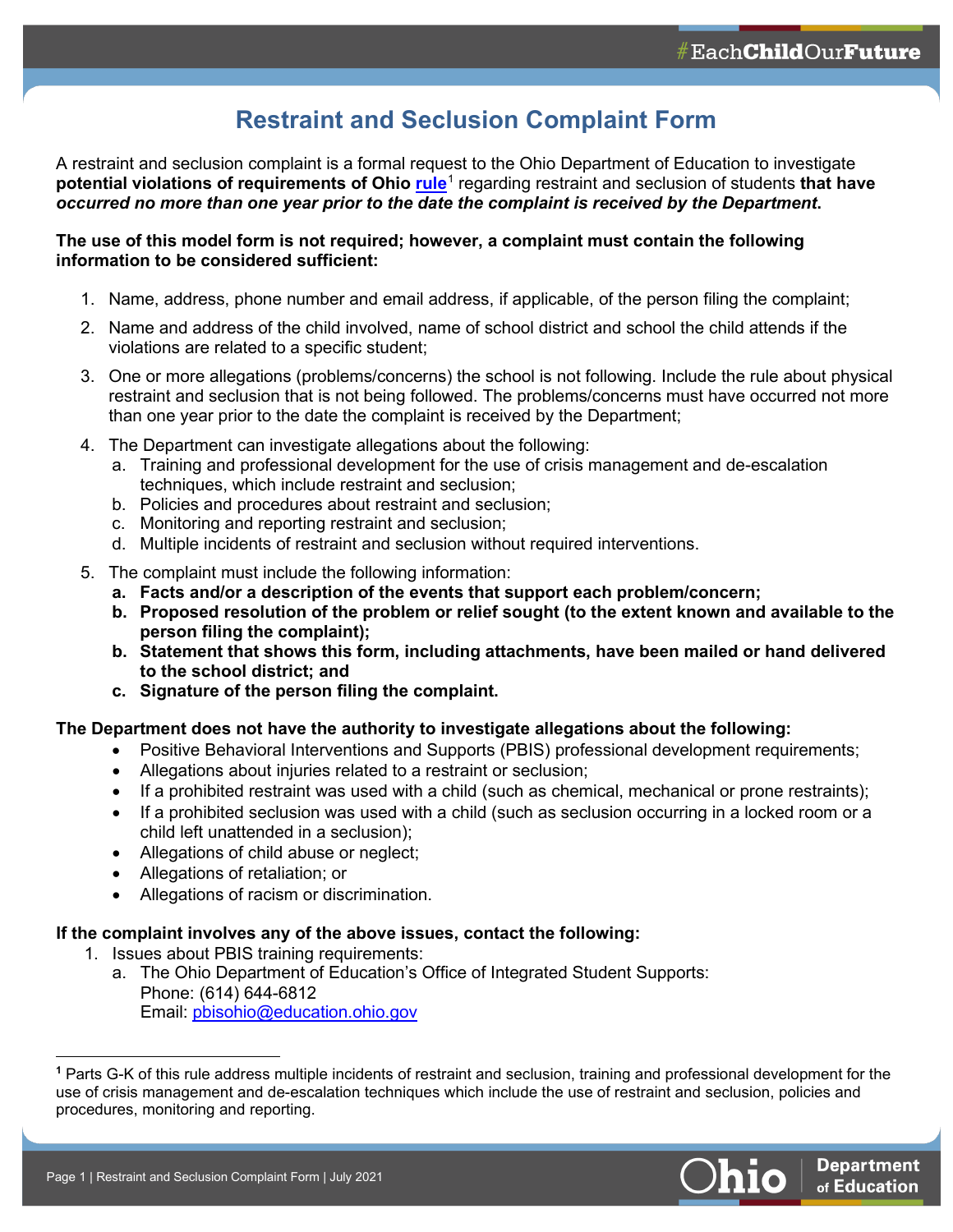$\# \text{Each} \textbf{ChildOur} \textbf{Future}$ 

- 2. Issues about injuries related to a restraint or seclusion, child abuse or neglect or prohibited use of restraint and seclusion:
	- a. Ohio Department of Job and Family Services: Phone: 855-O-H-CHILD (855-642-4453) Online directory [of county departments of Job and Family Services](https://jfs.ohio.gov/County/County_Directory.pdf)
	- b. Ohio Department of Education's Office of Professional Conduct: **Phone: (614) 466-5638 or (877) 644-6338 (toll free) Fax: (614) 995-3752 Email: [Education.Conduct@education.ohio.gov](mailto:Education.Conduct@education.ohio.gov) Online C**itizen **R**[eporting](http://education.ohio.gov/getattachment/Topics/Teaching/Educator-Conduct/Educator-Professional-Conduct-Forms/Citizen-Reporting-Form.pdf.aspx) **F**orm
	- c. Local Law Enforcement Agency
- 3. For issues of retaliation, racism or discrimination:
	- a. Office for Civil Rights: Phone: (216) 522-4970 Email: [ocr.cleveland@ed.gov](mailto:ocr.cleveland@ed.gov) or [ocr@ed.gov](mailto:ocr@ed.gov) Online [Discrimination Complaint Form](https://www2.ed.gov/about/offices/list/ocr/complaintform.pdf)

#### Those needing **assistance filing a complaint may contact the following:**

1. Disability Rights Ohio Phone: (614) 466-7264 or (800) 282-9181 (toll free in Ohio) TTY: (614) 728-2553 or (800) 858-3542

[Disability Rights Ohio Online Intake Form](https://www.disabilityrightsohio.org/intake-form)

2. Ohio Coalition for the Education of Children with Disabilities Phone: (740) 382-5452 or (844) 382-5452 (toll free) Website: [www.ocecd.org](http://www.ocecd.org/) 

**Direct general questions about the** restraint and seclusion complaint **process to: Ohio Department of Education's Office for Exceptional Children: Phone: (614) 783-5923 or (877) 644-6338 (toll free) Email: [ODE\\_PBISResraintSeclusionQ](mailto:ODE_PBISResraintSeclusionQuestions@education.ohio.gov)uestions@education.ohio.gov**

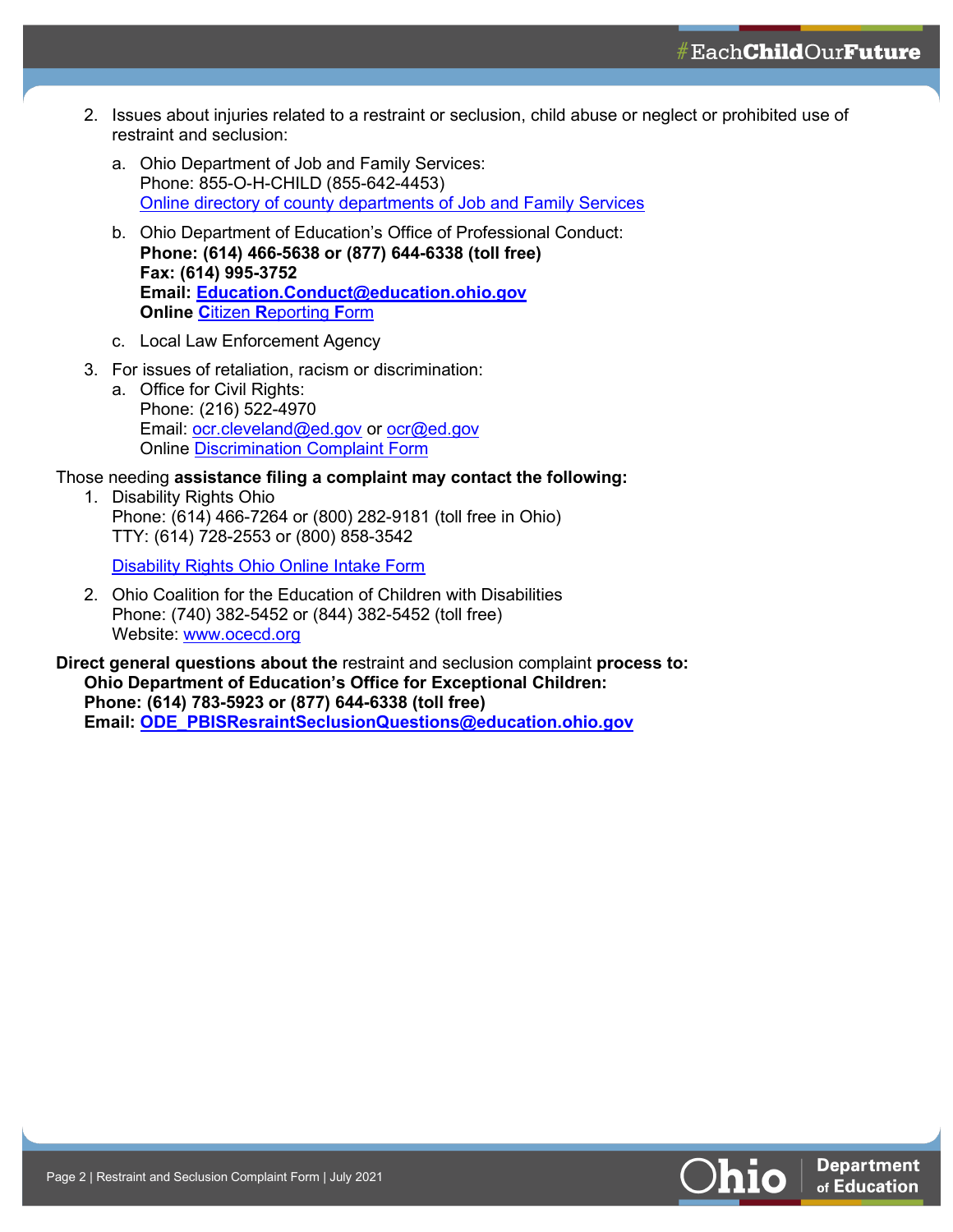# **Examples of Alleged Violations, Supporting Facts and Proposed Resolutions**

Describe each problem or concern (alleged violation), what happened (supporting facts) and how the school can fix the problem or concern (proposed resolution). See the examples below.

| <b>Allegation</b>                                                                                              | <b>Supporting Facts</b>                                                                                                                                                                                   | <b>Proposed Resolution</b>                                                                                |
|----------------------------------------------------------------------------------------------------------------|-----------------------------------------------------------------------------------------------------------------------------------------------------------------------------------------------------------|-----------------------------------------------------------------------------------------------------------|
| School staff secluded my child<br>and did not tell me about it.                                                | The principal placed my child<br>alone in a room without<br>windows. The principal held the<br>door shut and my child could<br>not leave the room. The<br>principal did not tell me this had<br>happened. | Provide training to the principal<br>on the use of seclusion and<br>parent notification<br>requirements.  |
| My child was restrained four<br>times, but the school never had<br>a meeting with me about it.                 | I called the teacher to find out<br>why there a meeting was not set<br>up after my child had been<br>restrained so many times. The<br>teacher told me we didn't have<br>to meet.                          | Set up a meeting to see if my<br>child needs a behavior plan or<br>evaluation for additional<br>services. |
| My child was restrained by<br>someone who was never<br>trained.                                                | My child told me that Mr. Smith<br>restrained my child. Mr. Smith<br>is a substitute teacher and did<br>not get training to restrain.                                                                     | Make sure all staff, including<br>Mr. Smith, receive training.                                            |
| The teacher called me today to<br>say my child was secluded, but<br>I never received a write-up<br>about this. | The teacher called me and let<br>me know my son was<br>secluded. I never received<br>written information about this.                                                                                      | Provide me with the documents<br>about my son's seclusion.                                                |

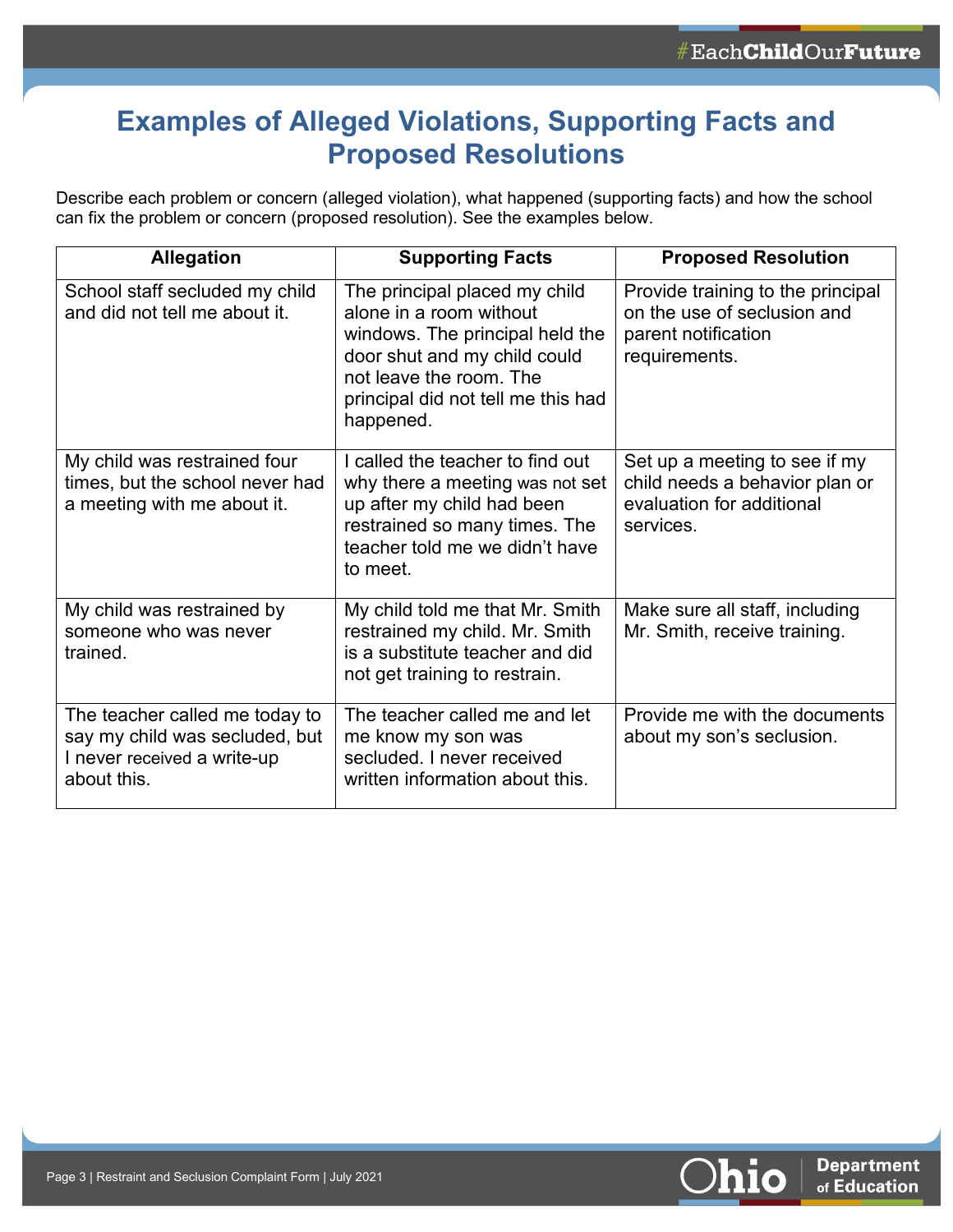| <b>Parent/Guardian Information (Please print or type)</b> |  |
|-----------------------------------------------------------|--|
|-----------------------------------------------------------|--|

| Preferred method of contact:                                                                                                                                                                                                         |  |  |
|--------------------------------------------------------------------------------------------------------------------------------------------------------------------------------------------------------------------------------------|--|--|
| <b>O</b> By Phone: Cell Home Work                                                                                                                                                                                                    |  |  |
|                                                                                                                                                                                                                                      |  |  |
|                                                                                                                                                                                                                                      |  |  |
| <b>Student Information</b>                                                                                                                                                                                                           |  |  |
|                                                                                                                                                                                                                                      |  |  |
| Date of birth: ______________________                                                                                                                                                                                                |  |  |
|                                                                                                                                                                                                                                      |  |  |
|                                                                                                                                                                                                                                      |  |  |
|                                                                                                                                                                                                                                      |  |  |
| School building: <u>www.community.com and contract and contract and contract and contract and contract and contract and contract and contract and contract and contract and contract and contract and contract and contract and </u> |  |  |
|                                                                                                                                                                                                                                      |  |  |
| Is your child open enrolled? $\Box$ No $\Box$ Yes                                                                                                                                                                                    |  |  |
| Does your child have an IEP or 504 plan? □ No □ Yes                                                                                                                                                                                  |  |  |
|                                                                                                                                                                                                                                      |  |  |

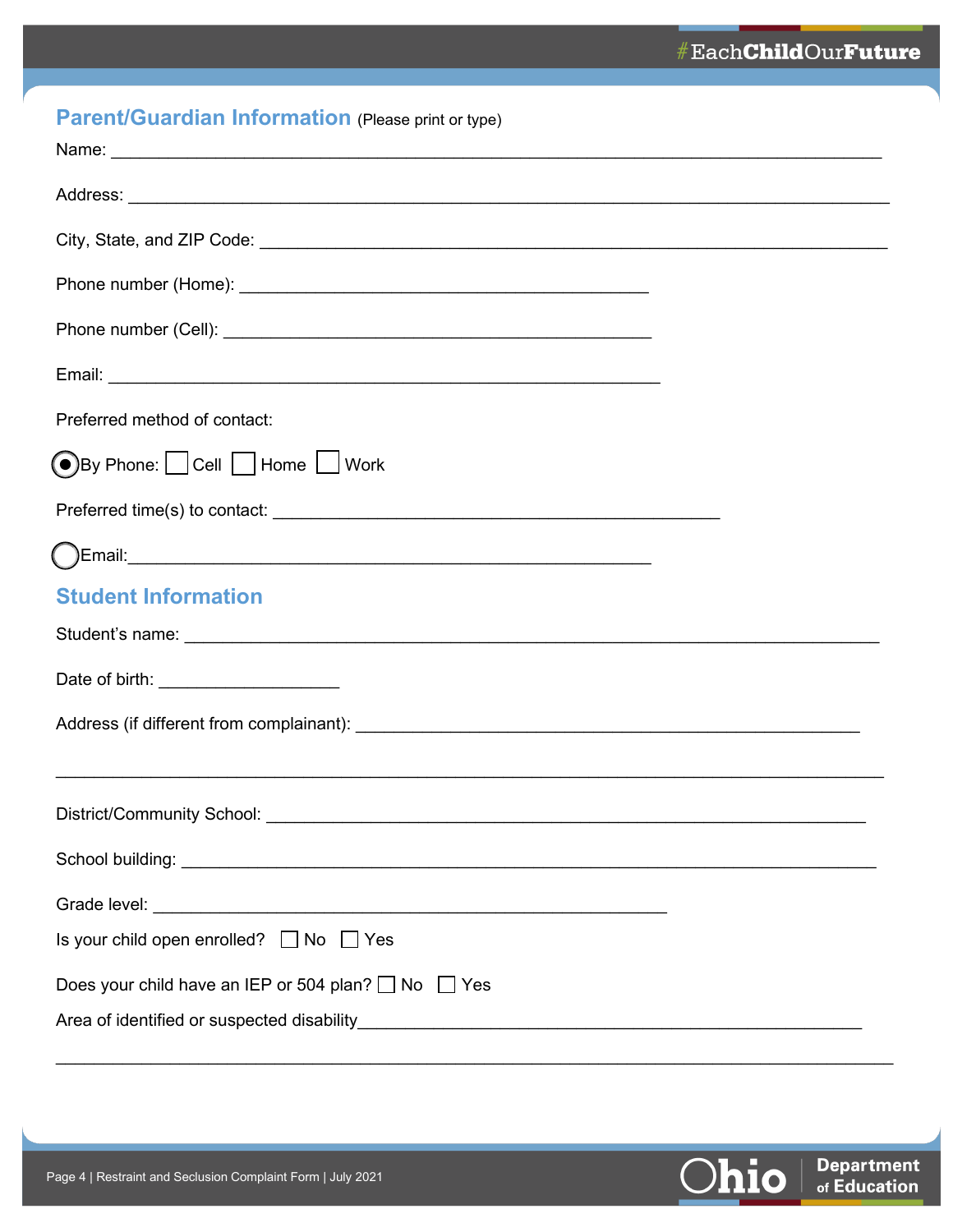## **Complaint Information**

Date of the violation:<sup>2</sup> [2](#page-4-0) \_\_\_\_\_\_\_\_\_\_\_\_\_\_\_\_\_\_\_\_\_\_\_\_\_\_\_\_\_\_\_\_\_\_

Name and title of school officials you have contacted regarding these issues:

(1000 character limit)

Provide a description of the violation, including facts relating to the problem.

(1000 character limit)

Check here if you have included any additional documentation. Include as written or typed addendum.

<span id="page-4-0"></span>**<sup>2</sup>** Per Ohio Administrative Code 3301-35-15 (L)(3)(a) [Complaint process], the date of the alleged violation **cannot** be more than one year prior to the date that you are filing the complaint.

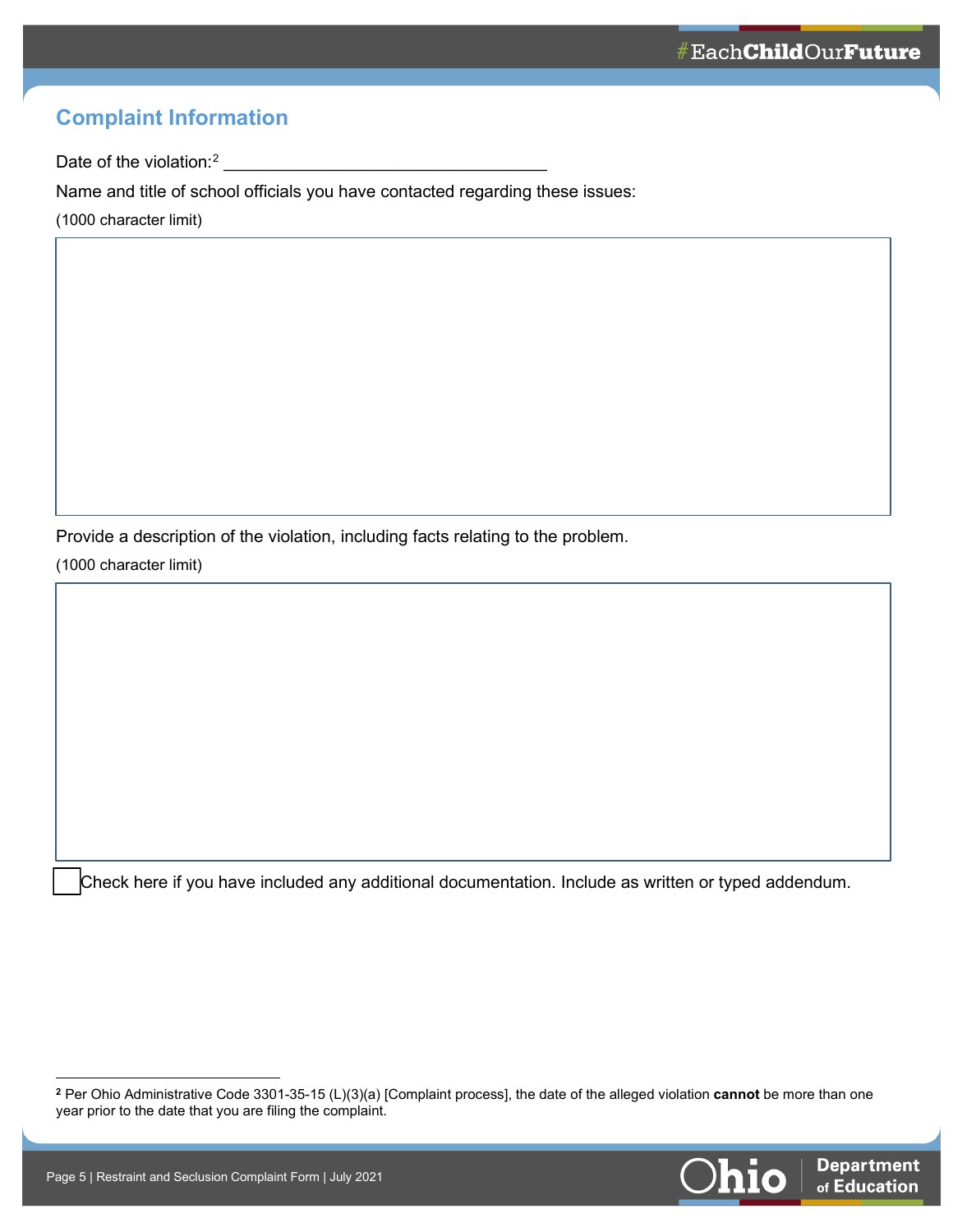Describe your attempts to resolve the current concern(s):

(1000 character limit)

Provide a proposed resolution to the problem. $^3$  $^3$ 

(1000 character limit)

<span id="page-5-0"></span>**<sup>3</sup>** The proposed resolution will be taken into consideration; however, the final resolution of the complaint will be determined by the Ohio Department of Education.